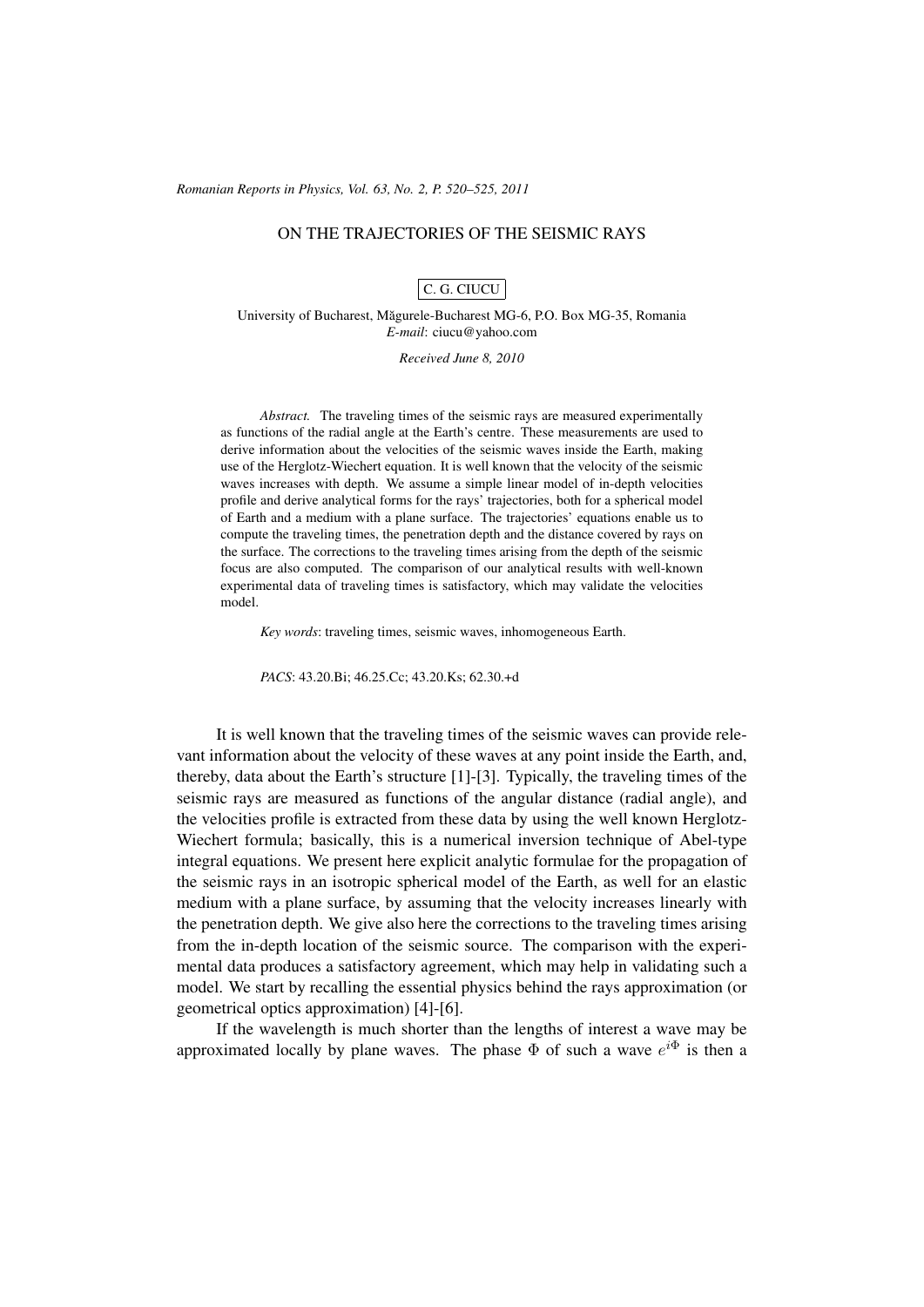large number, and we can define wave surfaces  $\Phi = const.$  The local wavevector  $k = \text{grad}\Phi$  gives the direction of the wave propagation, so we have local plane waves which propagates as rays. This is the geometrical optics approximation for waves, or rays approximation. The phase  $\Phi$  is called eikonal. Obviously, such local plane waves propagate between two points fixed in space such as  $\Delta \Phi = \int \mathbf{k} d\mathbf{r}$  be minimal, *i.e.*  $\delta \Delta \Phi = 0$ . Since, for a monochromatic wave with frequency  $\omega$  we can write  $k = \omega/v$ , where v is the wave velocity, the minimum of the eikonal means the minimum of the time spent on the trajectory. This is Fermat's principle of the least time. Similarly, since the ratio of velocities in two media is the refraction coefficient n in optics, Fermat's principle means also the minimum of the optical path nl, *i.e.* the minimum of the geometrical path  $l$  multiplied by the refraction coefficient. It is also easy to see that for a wave packet the velocity here means the group velocity, and, in this form, Fermat's principle is known as the Maupertuis' principle for a particle. This is the basis of the Hamilton-Jacobi analogy between waves and particles.



Fig. 1 – Ray through a stratified model of the Earth.

The eikonal at some point r in space can be written as  $\Phi = \mathbf{kr} = kr \cos \theta$ , where  $\theta$  is the angle between the wavevector k and position vector r. At that point, the variation of the eikonal is given by the variation of the angle  $\theta$ , *i.e.*  $\delta \Phi = -k r \sin \theta \cdot \delta \theta$ .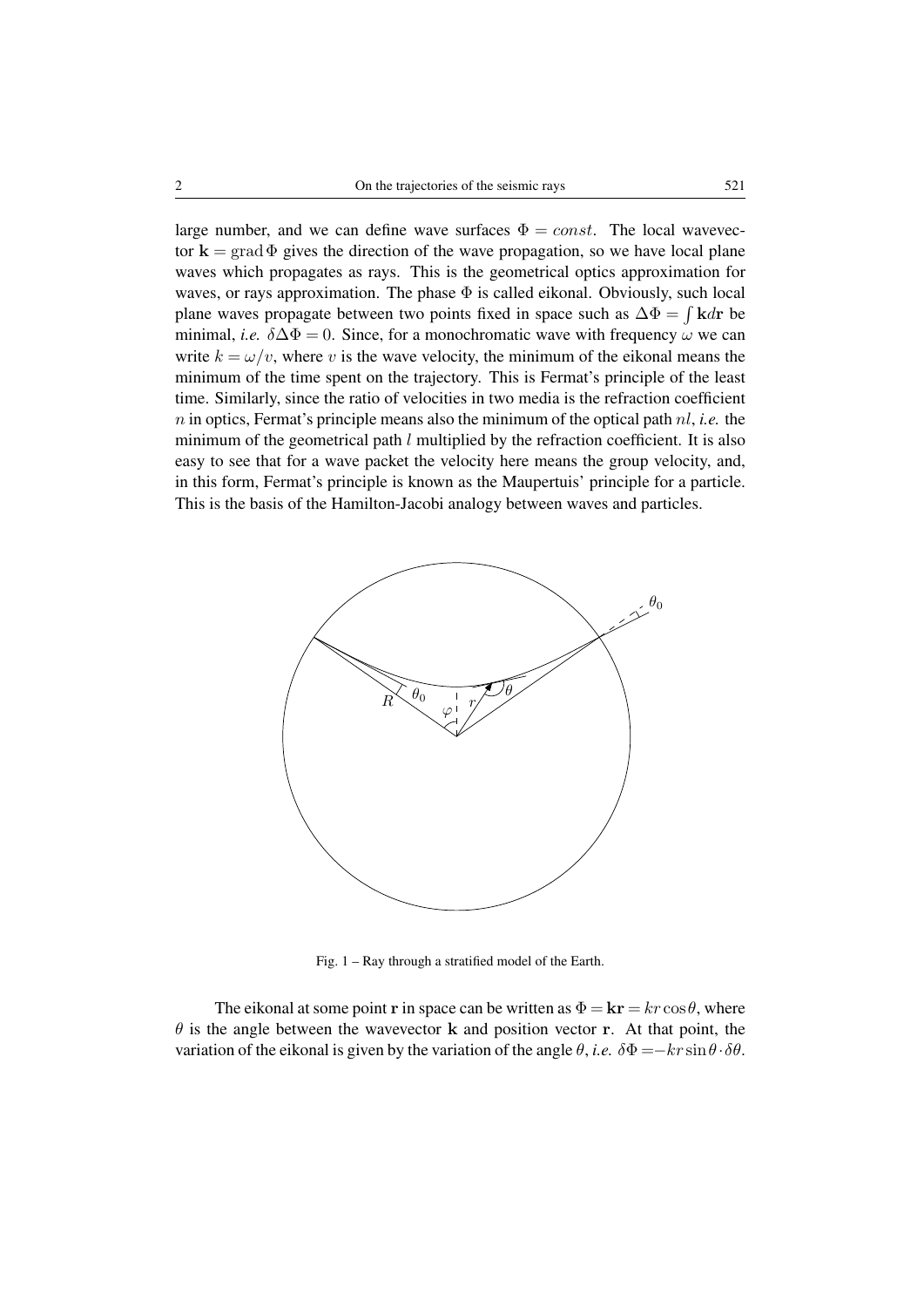522 C. G. Ciucu 3

If the change in the eikonal is going to be minimal, its virtual change  $\delta\Phi$  must be a constant multiplied by the virtual variation  $\delta\theta$ . We get  $kr \sin \theta = const$ , which is Snellius' refraction law; indeed, with  $k = \omega/v = \omega n/c$ , where c is the velocity of the light in vacuum, we get  $n\sin\theta = const$ , where we can recognize the Snellius' law.

Let us assume an isotropic spherical model of the Earth, with radius  $R$ , as shown in Fig. 1. We prefer to use the angle  $\theta$  made by the wavevector **k** and  $-\mathbf{r}$ , where r is the position vector. The refraction law derived above gives immediately

$$
\frac{r}{v}\sin\theta = C\tag{1}
$$

for a seismic ray, where  $C$  is a constant. Let us assume that the ray starts from the Earth's surface with angle  $\theta_0$  and velocity  $v_0$ . We assume a dependence of velocity with radius of the form

$$
v = v_0 + a(R - r),\tag{2}
$$

where  $a > 0$  is a constant. Then, by equation (1), it is easy to get

$$
r = R\sin\theta_0 \frac{1 + \frac{aR}{v_0}}{\sin\theta + \frac{aR}{v_0}\sin\theta_0}.
$$
\n(3)

We can see that the ray reaches the Earth's surface at some other point under the same emerging angle  $\theta_0$ , and the trajectory has a minimum radius for  $\theta = \pi/2$ . Making use of the notations in Fig. 2 we have

$$
\cot \theta_1 = \tan(\varphi - \theta) = \frac{dx}{dy} = \frac{dr \sin \varphi + r \cos \varphi d\varphi}{dr \cos \varphi - r \sin \varphi d\varphi},\tag{4}
$$

whence we get

$$
\frac{d\varphi}{d\theta} = -\frac{r'(\theta)}{r(\theta)}\tan\theta.
$$
\n(5)

Therefore, the angle  $\varphi$  is given by

$$
\varphi = \int_{\pi/2}^{\pi-\theta_0} d\theta \frac{\sin\theta}{\sin\theta + \frac{aR}{v_0}\sin\theta_0};
$$
\n(6)

usually the parameter  $aR/v_0$  is much larger than unity, so the above integral can be approximated by

$$
\varphi \simeq \frac{v_0}{aR} \cot \theta_0. \tag{7}
$$

From measurements at two different locations we can get, by equation (7), the two parameters  $v_0$  and a of the velocities model.

Let us compute the time  $T$  needed by the ray to go along its trajectory, *i.e.* to sweep the angle  $\phi = 2\varphi$  (traveling time). From

$$
v = \frac{dl}{dt} = \frac{\sqrt{dr^2 + r^2 d\varphi^2}}{dt} = \frac{|r'|}{\cos \theta} \frac{d\theta}{dt},
$$
\n(8)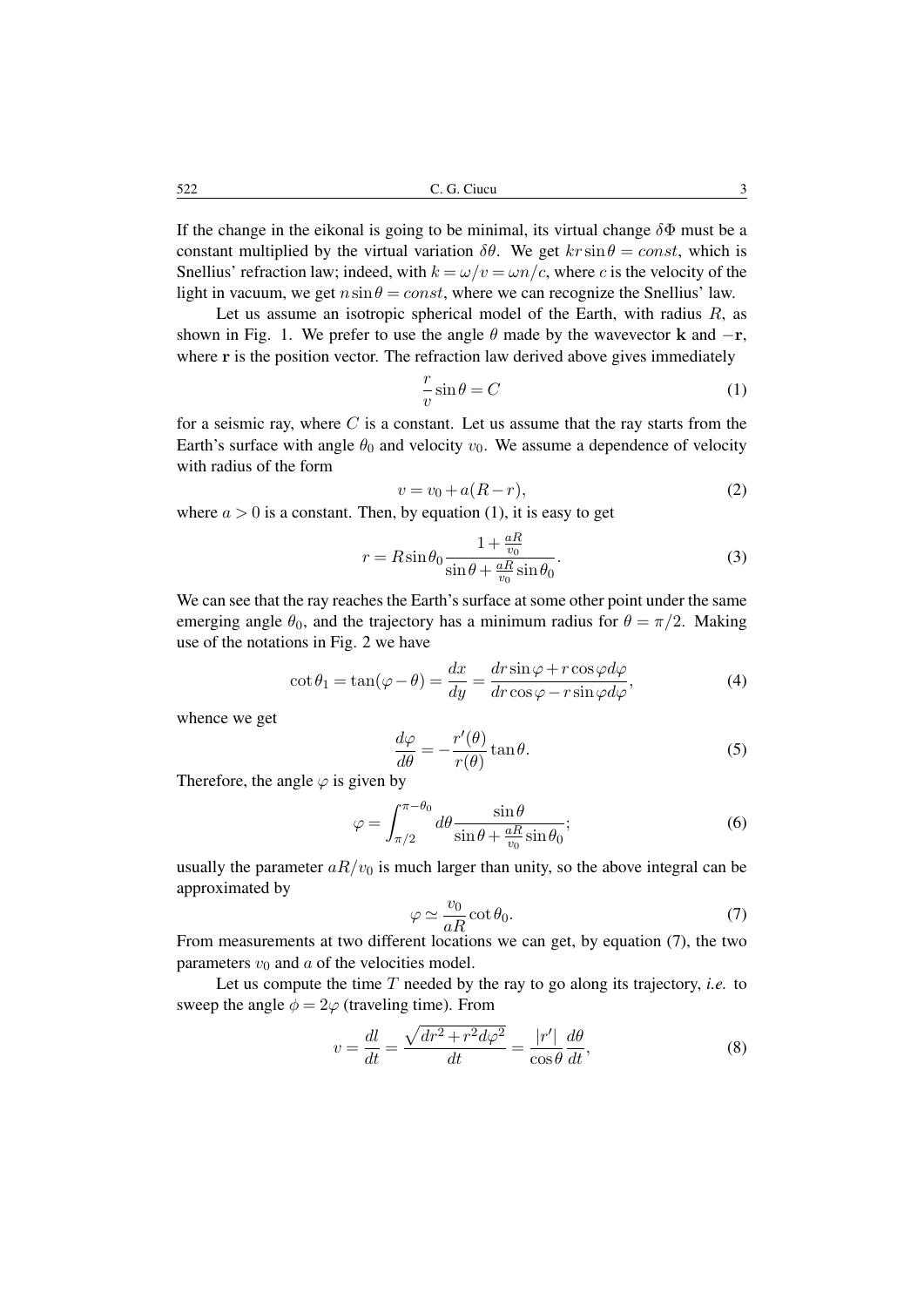

Fig. 2 – Polar coordinates and the derivative of the function.

where we used equation (5), we get easily

$$
dt = \frac{R\sin\theta_0}{v_0} \frac{|r'|}{r\sin\theta\cos\theta} d\theta, \qquad (9)
$$

and

$$
T = \frac{2R\sin\theta_0}{v_0} \int_{\pi/2}^{\pi-\theta_0} d\theta \frac{1}{\sin\theta \left(\sin\theta + \frac{aR}{v_0}\sin\theta_0\right)}.
$$
 (10)

Again, we take  $aR/v_0 \gg 1$  and approximate this integral by

$$
T = -\frac{2}{a}\ln \cot \frac{\theta_0}{2}.
$$
\n(11)

From equations (7) and (11) we get immediately

$$
T = \frac{2}{a} \ln \left[ \sqrt{\left(\frac{aR}{2v_0}\right)\phi^2 + 1} + \frac{aR}{2v_0}\phi \right].
$$
 (12)

These traveling times as functions of the angle  $\phi$  are measured experimentally, so, by making use of equation (12), we may derive the parameters  $a$  and  $v_0$  and test the validity of the velocities model given by equation (2). Usually, the velocity is determined by the well-known Herglotz-Wiechert equation, which implies solving Abel-type integral equations and numerical computation.

We can consider also the ray propagation in a medium with a plane surface, as shown in Fig. 3. We write

$$
\rho^2 = r^2 + R^2 - 2rR\cos\varphi\tag{13}
$$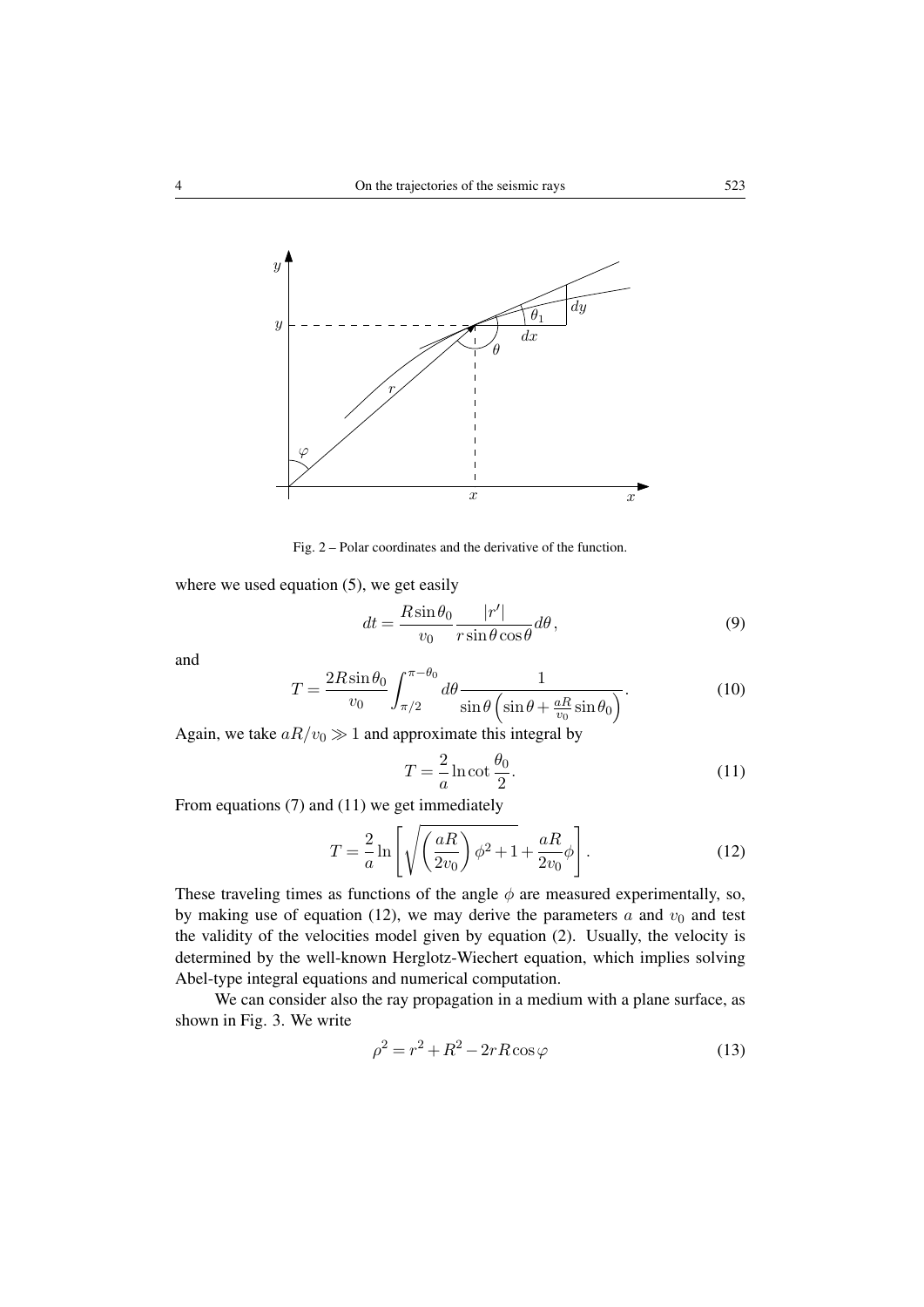

Fig. 3 – Ray through a stratified half-space.

for  $\rho^2$ , with the rest of notations given in Fig. 1, and take the limit  $R \to \infty$ . From equation (6) we get

$$
\varphi \simeq -\frac{v_0}{aR\sin\theta_0}\cos\theta,\tag{14}
$$

such that

$$
\cos\varphi \simeq 1 - \frac{v_0^2}{2a^2 R^2 \sin^2 \theta_0} \cos^2 \theta.
$$
 (15)

Introducing this  $\cos \varphi$  in equation (13) and making use of r given by equation (3) in the limit  $R \to \infty$  we get easily

$$
\rho^2 = \frac{v_0^2}{a^2} \left( 1 - \frac{\sin \theta}{\sin \theta_0} \right)^2 + \frac{v_0^2}{a^2} \frac{\cos^2 \theta}{\sin^2 \theta_0};
$$
\n(16)

here, the angle  $\theta$  is the angle between the vertical axis and the tangent at the curve. It is more convenient to use the incidence angle  $\alpha$ , as shown in Fig. 3,  $\alpha = \pi/2 - \theta$ . We get

$$
\rho^2 = \frac{v_0^2}{a^2} \left( 1 - \frac{\cos \alpha}{\cos \alpha_0} \right)^2 + \frac{v_0^2}{a^2} \frac{\sin^2 \alpha}{\cos^2 \alpha_0}.
$$
 (17)

The distance d in Fig. 3 is given by  $\alpha = \alpha_0$ ,

$$
d = \frac{v_0}{a} \tan \alpha_0,\tag{18}
$$

and the depth of the trajectory is given by  $\alpha = 0$ ,

$$
h = \frac{v_0}{a} \frac{1 - \cos \alpha_0}{\cos \alpha_0}.
$$
 (19)

The traveling time is given by  $T = (2/a) \ln \tan \alpha_0 = (2/a) \ln (ad/v_0)$  (for  $ad/v_0 >$ 1).

Let us assume that the source of the seismic rays is located at depth  $H$  below the surface,  $H \ll R$ . Then, the traveling time will record a slight decrease given by

$$
\delta T = \frac{2}{a \sin \theta_0} \delta \theta.
$$
 (20)